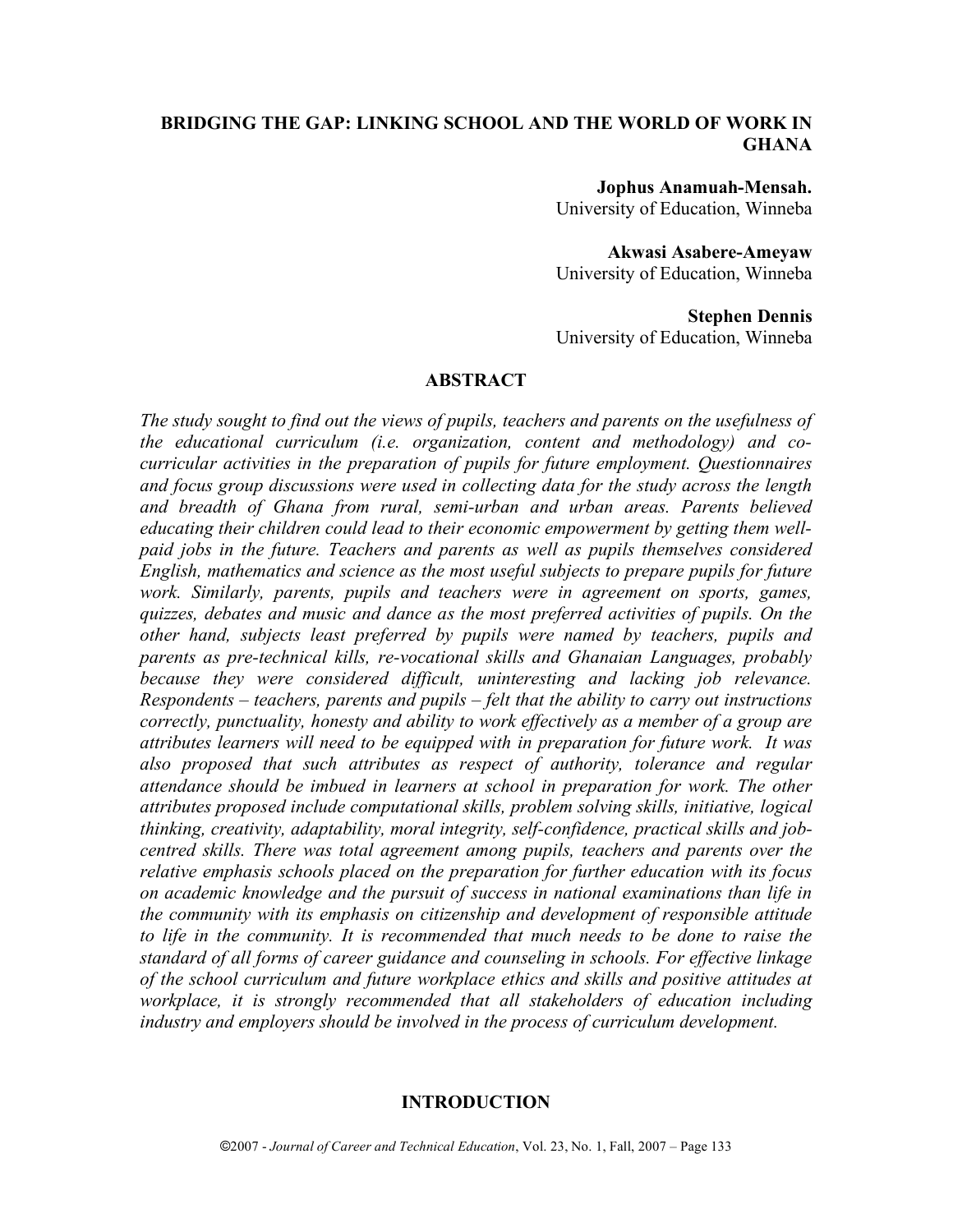In most countries, there is a considerable gap between what is learned in the classroom and the real life context of pupils' present or future world (see Anamuah-Mensah and Towse, 1995; Stevenson, 1995; Muskin, 1997; Tabron and Yang, 1997). This is particularly true of the less-developed countries, where the needs of those not progressing beyond the compulsory stages of primary or junior secondary education are subservient to the perceived academic needs of those progressing further, and particularly by the small percentage proceeding to university. Part of the problem lies in the fact that teachers have limited experience of 'life outside the classroom' and no access to resource materials through which to emphasize relevance; part also lies in the extent to which most curricula are examination-driven, as a consequence of which teachers adopt a highly didactic, 'chalk and talk' approach to cover the curriculum and meet the expectations of students, headteachers, parents and politicians who judge educational success merely in terms of results.

Noah and Eckstein (1988) maintained that attempts to improve the school system may have made important things worse. Specifically, they noted that German business interests consider that reforms in both the organization and content of secondary schooling have led to deterioration in general education. In a review of the findings of a series of education projects by Save the Children UK, Molteno *et al* (1999, 2001) point to the stark evidence that the surge in numbers enrolled in primary education has led to a disastrous drop in quality and accuse inflexible state education systems of clinging to outmoded styles of classroom discipline and teaching methodology. Although there is the need for changes for improvement in educational systems, they need to be considered most carefully if they are to bring about effective improvement in the quality of school-leavers.

#### **PURPOSE OF STUDY**

Available evidence have revealed that pupils/students are not adequately prepared for the world of work by the education system in not only the developing countries but the developed countries as well. A number of attempts have been made to put things right, with varying levels of success (Noah and Eckstein, 1988; Anamuah-Mensah and Towse, 1995; Stevenson, 1995; Muskin, 1997; Tabron and Yang, 1997). The study sought to find out the views of pupils, parents and teachers on the usefulness of the educational curriculum and co-curricular activities in the preparation of pupils/students for employment.

#### **METHODOLOGY**

### **Research Design**

Ghana is situated on the west coast of Africa. It is made up of ten administrative regions. For this study, the country was zoned into three – the southern, middle and northern zones. The southern zone included Greater Accra, Central, Western, Eastern and Volta Regions, the middle zone consisted of Ashanti and Brong-Ahafo Regions while the northern zone was made up of the Northern, Upper East and Upper West Regions. For each of the three zones, 12 schools were selected at random, four each from rural, semiurban and urban areas. For each school, questionnaires were administered to all Junior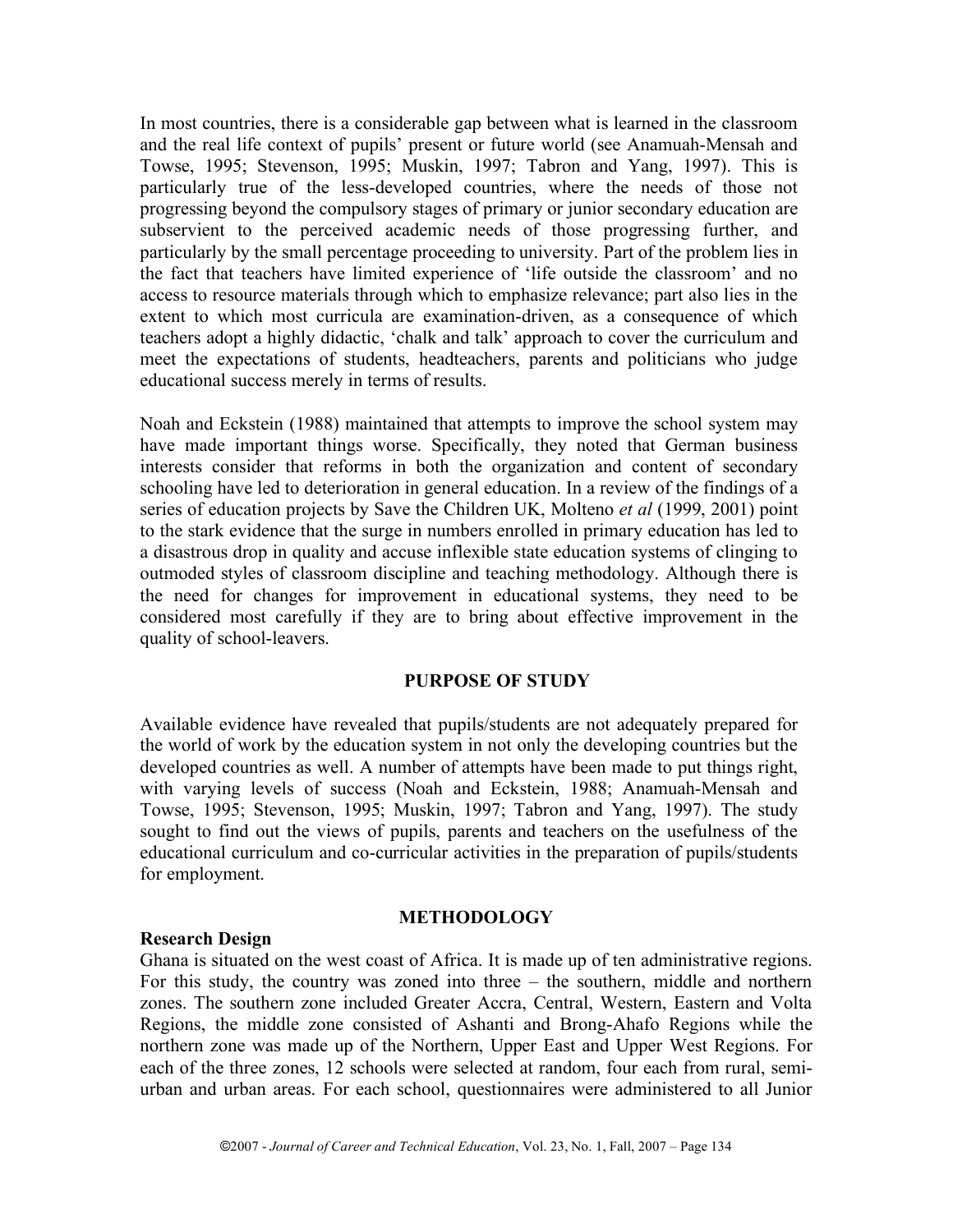Secondary School 3 pupils and their teachers. For each school, twenty pupils out of those that completed questionnaires were selected to form a focus group for focus group discussion for the triangulation of information gathered from the questionnaires. Parents of the pupils that formed the focus groups were also made to complete questionnaires.

## **Participants**

The study consisted of pupils, teachers and parents of pupils in basic schools in Ghana. The planned and actual sample sizes of the various stakeholder groups were as follows.

| Planned | Actual |  |  |
|---------|--------|--|--|
| 36      | 36     |  |  |
| 1500    | 1569   |  |  |
| 200     | 137    |  |  |
| 400     | 168    |  |  |
|         |        |  |  |

Table 1: Planned and actual sample sizes of the various stakeholder groups.

A closer look reveals the following information about the groups:

**Pupils:** In many ways, the pupils were the main focus of the study, for the problems associated with the shortage of employment opportunities will directly affect them. Questionnaires were administered to 1569 pupils, 207 from 12 rural schools (116 boys and 91 girls), 833 from 12 urban schools (427 boys and 406 girls) and 529 from 12 semiurban schools (305 boys and 224 girls).

**Teachers:** The teachers are believed to be the major source of knowledge for the pupils, as well as the main actors in curriculum implementation. Questionnaires were administered to 137 teachers, 23 in the rural schools (19 males and 4 females), 69 in the urban schools (45 males and 24 females) and 45 in the semi-urban schools (38 males and 7 females).

**Parents:** Parents are concerned about the educational opportunities available to their children. Questionnaires were administered to 168 parents, 52 in the rural areas (38 fathers and 14 mothers), 65 in the urban areas (41 fathers and 24 mothers) and 51 in the semi-urban areas (28 fathers and 23 mothers).

# **Data Collection Procedures**

The researchers compiled a series of complementary questionnaires administered to the various stakeholder groups. The questionnaires consisted of a range of question types, particularly open-ended ones, aimed at eliciting both quantitative and qualitative data. Answering questionnaires is still far from common in the country, particularly in the rural areas, and to facilitate as many responses as possible, questionnaire items were expressed in simple terms. To support these responses and probe further, a series of focus group discussions were held for 20 pupils of each school.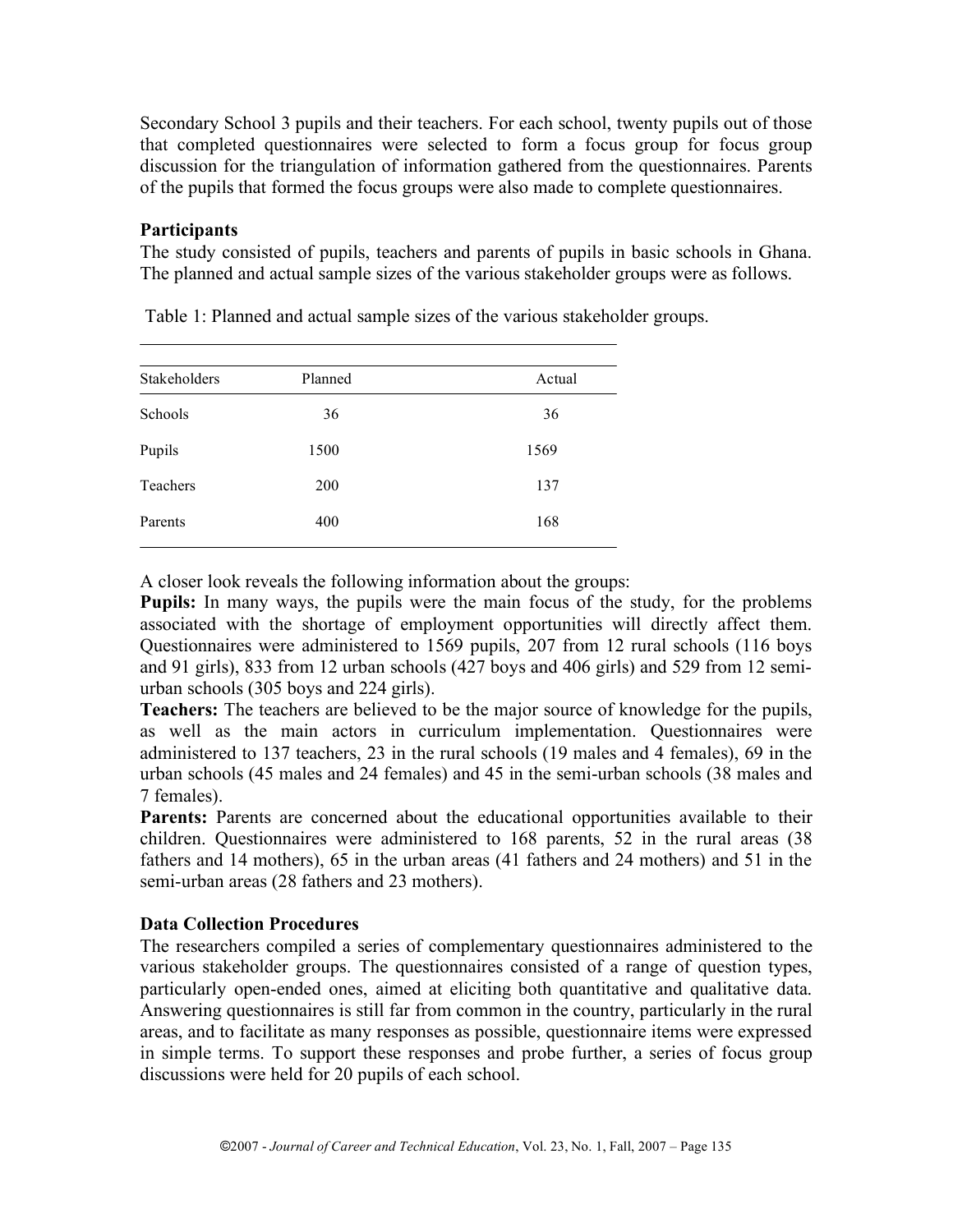The aim was to target pupils from a representative cross section of the country's schools, teachers from these schools and parents of pupils at the schools. Questionnaire based on the objectives of the study indicated above were prepared to suit the circumstances of each group and distributed to representative basic schools and parents. The questionnaires were administered under the supervision of a member of a national team, who was there to help resolve any problems which might arise. The focus group discussions were also led by the national team members who administered the questionnaires.

### **RESULTS AND DISCUSSION**

#### **Background of Pupils**

Under the 1992 Constitution, basic education, made up six years of Primary and three years of Junior Secondary School, is compulsory and free for all Ghanaian children, i.e. Ghanaian children attend school from the age of six years (Primary 1) to at least the age of 15 (third year of junior secondary school). The third year Junior Secondary pupils in this study were aged from 11 to 27, with a mean age of 15.5 years. The large number of older pupils in the Junior Secondary School could be attributed to the late enrolment (i.e. after the statutory age of six years) of many pupils in primary school. This occurs especially for pupils in rural areas and in the most deprived regions such as the three northern regions as a result of a number of factors including poverty and long distance from school. There is a high drop-out rate at the primary level, and a large number of drop-outs rejoin later on. The percentage of girls in the study was 46.0%. The figure for the urban areas was higher than for the rural and semi urban areas, 48.7% as opposed to 44.0% and 42.3% respectively (Table 2).

|                    |      | Number of Students |               |
|--------------------|------|--------------------|---------------|
| Location of School | Male | Female             | Mean Age (yr) |
| Rural              | 116  | 91                 | 16.0          |
| Semi-urban         | 305  | 224                | 15.5          |
| Urban              | 427  | 406                | 15.3          |
| Total              | 848  | 721                | 15.5          |

Table 2: Age of Pupils

#### **Background of Teachers**

With an average age of about 35, the teachers in this study were generally relatively young. On average, teachers in the rural and semi-urban schools were marginally older than those in the urban schools. Females made up 27.7% of the teachers in the study. The majority of female teachers in the study (63.2%) taught in urban schools, compared to only 45.5% of the male teachers (Table 3). This situation has arisen as a result of married female teachers whose husbands are working in urban areas and manage to avoid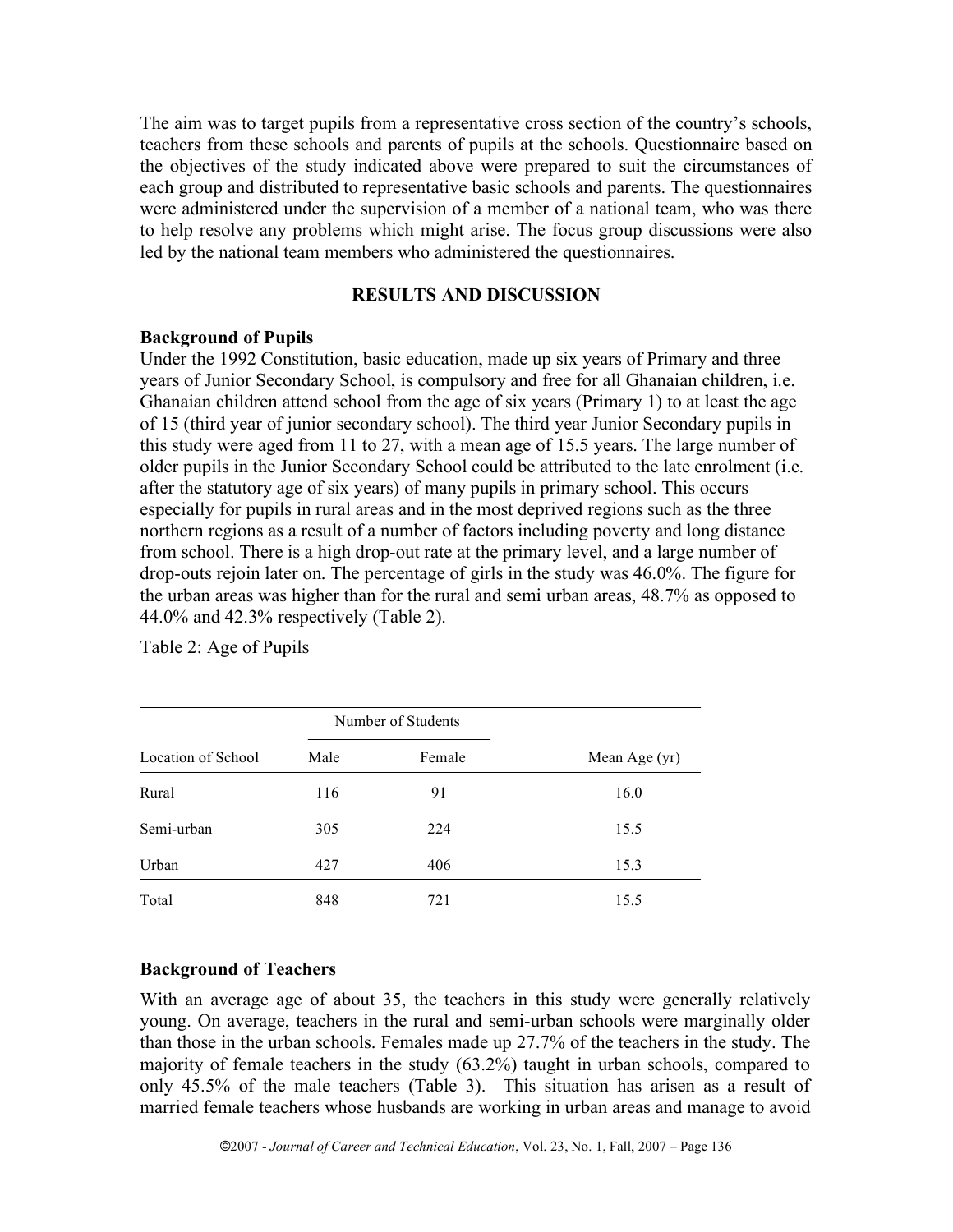working in rural schools. Some unmarried female teachers avoid working in the rural areas because of the fear of remaining single for the rest of their lives or getting married to rural husbands with little potential.

|                    | Number of Students |        |               | Mean | Mean                     | Years at |
|--------------------|--------------------|--------|---------------|------|--------------------------|----------|
| Location of School | Male               | Female | Mean Age (yr) |      | Qualification Experience | Post     |
| Rural              | 19                 | 14     | 35.8          | 4.1  | 17.6                     | 11.7     |
| Semi-urban         | 38                 | 7      | 35.1          | 4.3  | 10.5                     | 9.8      |
| Urban              | 45                 | 24     | 34.4          | 4.7  | 10.0                     | 7.5      |
| Total              | 99                 | 38     | 34.9          | 4.4  | 11.4                     | 9.0      |

Table 3: Age, qualification and experience of teachers.

Qualification Codes: O Level = 1; City and Guilds = 2; A Level = 3; Teacher's

Certificate  $A = 4$ ; Teaching Diploma = 5; Bachelor's Degree = 6; Master's Degree = 7

With few exceptions, all the teachers in the study were professionally trained, holding a Teacher's Certificate A, a diploma or a degree. The average qualification held by the teachers in the study was the Professional Teacher's Certificate A, although teachers in the urban areas had a level of qualification rather nearer that of the diploma. The levels of qualification were comparable in the rural, urban and semi-urban areas, reflecting the Ministry of Education's policy of requiring, until the implementation in 1996 of the policy of free and compulsory basic education policy, all teachers at the basic level to hold Teacher's Certificate. The Ministry's current policy is for all teachers at the basic level to hold a diploma, a move which requires a large number of teachers to be upgraded.

Every school has its own ethos which, to a large extent, dictates the academic and social climate of the school. Thus, teachers need some time to become fully immersed in the culture of the school. Here they had an average of over ten years experience, more in rural schools because, in spite of the government's efforts to provide incentives to those who opt to teach in the rural areas, newly trained teachers preferred to teach in urban schools. Moreover, urban teachers frequently move out of the classroom in pursuit of higher academic qualifications and well-paid jobs in the towns and cities. The teachers here had spent a number of years in their present schools and so were generally settled.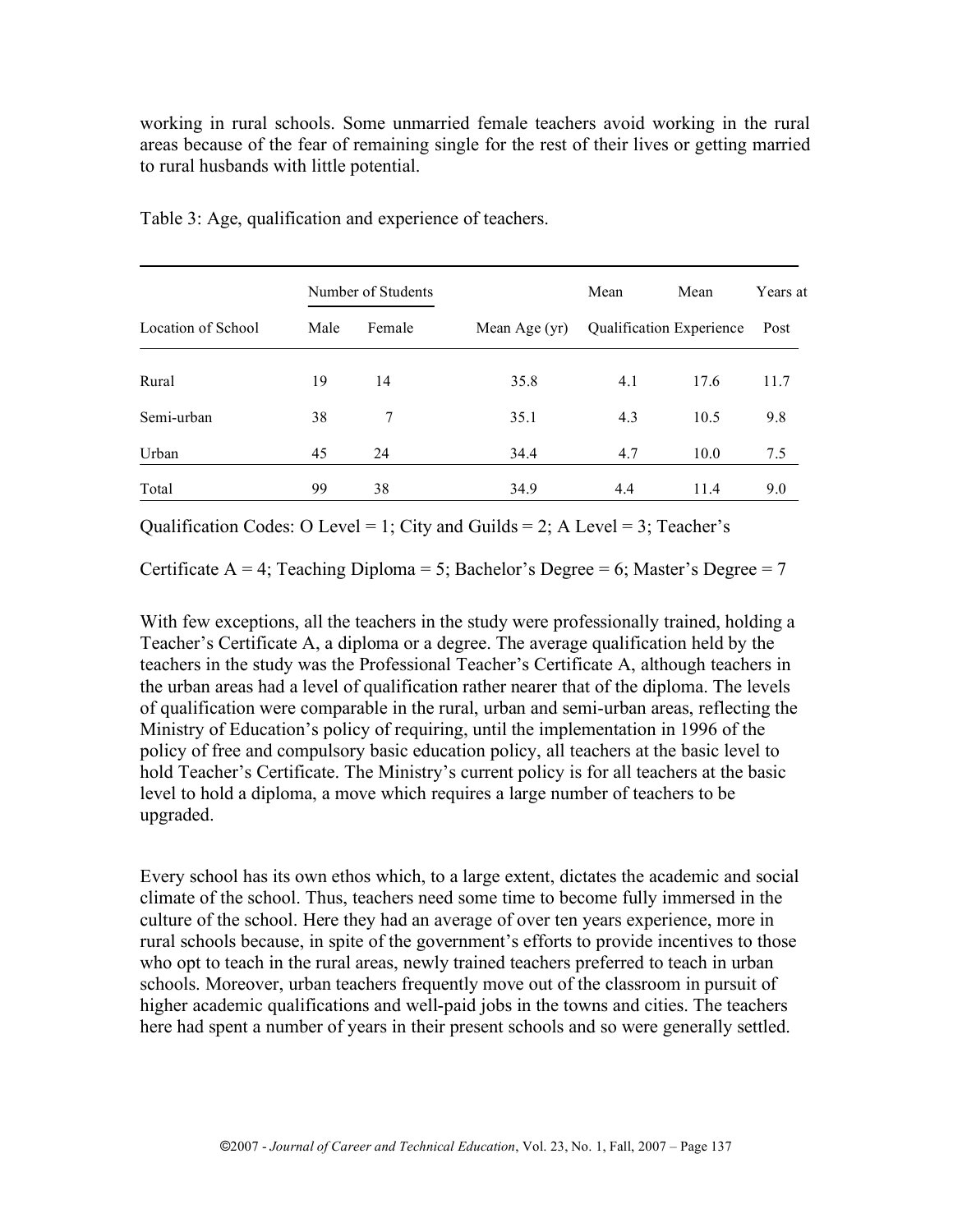In addition to their responsibilities in the classroom, teachers were often expected to bear additional duties, mainly academic ones as headteacher, form teacher, guidance and counseling coordinator, or teacher responsible for sports, music, the library or culture, drama and quizzes, and also some non-academic ones as teachers' welfare chairman, staff secretary, Chaplain, PTA secretary and health master/mistress. Of those who responded, about 80% had academic responsibilities and about 20% had non-academic ones. There were no guidance and counseling coordinators and no library teachers in the rural areas. Not one teacher had a responsibility for liaising with business or industry.

The teachers had various subject backgrounds, mainly in social studies, mathematics, English, agriculture and science. There was not a single teacher in the whole of the rural areas that had specialized in life skills, business management or guidance and counseling, only one qualified in pre-technical skills and another in pre-vocational skills. No female teacher qualified in pre-technical skills or mathematics. These facts have a very significant bearing on the popularity of these subjects and the extent to which they contribute towards the preparation of pupils for employment. After all, teachers with a better knowledge of the subject material have better performance students (World Bank, 1995)

Poppleton and Riseborough (1990: 116 - 117) defined those teachers who saw their role narrowly in terms of classroom teaching only as 'restricted professionals', qualified teachers for whom 'personal relationships are not highly valued'. They described those teachers who interpret their responsibilities simply in terms of meeting the demands of the syllabus but who largely turn their backs on school at the end of the working day. On the other hand, they characterized those who focused on wider community and development issues as 'extended professionals', teachers whose 'distinctly high profile encompasses commitment to a broad range of professional roles and practices'. It is obvious, therefore, that to consider any improvement in both the enhancement of the career prospects of pupils and their preparation for the world, we need many more 'extended professionals', teachers willing to face up to new challenges and work with others, particularly in business and industry, in order to smoothen the transition from school to work for their pupils. Because their commitment to teaching can have a longterm effect on their performance in the classroom and the attitudes they pass on to their pupils, it was important to ascertain the extent to which teachers seriously chose teaching as a career or simply fell into it because there was little else for them to do. Over a quarter of a century ago Ndunguru (1976, xii) maintained that in Tanzania, teaching is chosen only as something to fall back on when nothing better can be found, which found uncomfortable echoes in a number of studies in the UK (ASE, 1991; Jenkins, 1999), in Brunei Darussalam (Yong, 1995) and elsewhere around the world. For instance, the 1999 Chairman of the ASE, Rebecca Edwards (1999: 8), once vowed:

Teaching is the last thing I will ever do! … I really wanted to be a vet, but my A level results weren't good enough … I wondered what to do next and I thought I might as well take a Certificate in Education course, while I made up my mind! After all, you can always get a job in teaching, if there's nothing else about!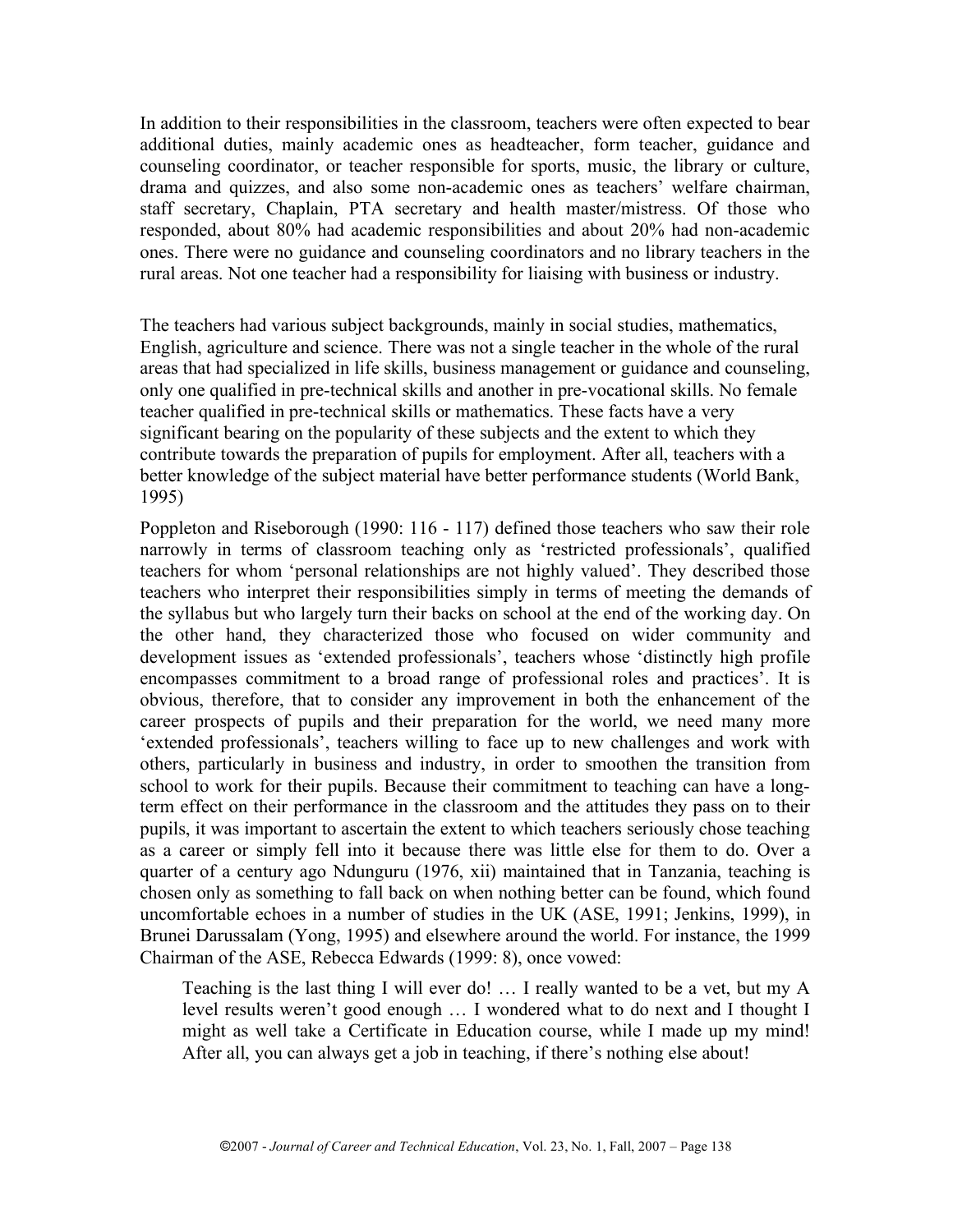However, Edwards went on to say that things began to fall into place and, after she had spent her first day of teaching, she never looked back. Whatever reluctance there may have been to take up teaching as a career, one dare hope that the same has happened here.

Sixty percent of the teachers in this study claimed a long-standing commitment to the profession. There was a measure of support for the argument that occupational choice is strongly influenced by cultural norms and expectations, with women tending to opt for more socially caring occupations such as nursing, teaching and social work, which may be considered an extension of the female sex role. This view of women in the more developed countries (Epstein, 1971) is shared in a number of less developed countries such as Zimbabwe (Chivore, 1986) and Kenya (Kibera, 1997). Indeed, Kibera (1997) has gone so far as to claim that although females attach a great deal of prestige and kudos to professional occupations in law, medicine, engineering and universities, they appear to prefer to enter low level service-orientated occupations like nursing, secretarial service, clerical and teaching jobs that are perceived as low status and have poor remuneration as well. Now, it is true that in Ghana, as throughout the less developed countries, the main obstacle to pursuing a professional career lies in not obtaining good enough grades in national examinations, but this is not the only reason and many who enter teaching could just as easily have followed one of these more socially acceptable careers had they had the desire to do so.

#### **Background of Parents**

Children generally regard their parents as role models. The educational backgrounds and occupations, and hence economic power, of parents tend to influence the attitude and performance of their children. For instance, educated parents tend to value their children's education more, buying books and other support materials, helping them with homework, and advising them on career options, etc. The parents exhibited the full range of educational experience, from no formal education at all to a university degree, with an average equivalent to junior secondary level (Table 4). Under ideal circumstances, parents with at least a secondary education might reasonably be expected to have a very positive influence on their children's education and career orientation. Similarly, they showed a wide range of occupations, with small businesses (much more common among mothers), farming (much more common among fathers and obviously much more common in the rural areas), teaching (more common among fathers) and housewife (exclusively mothers).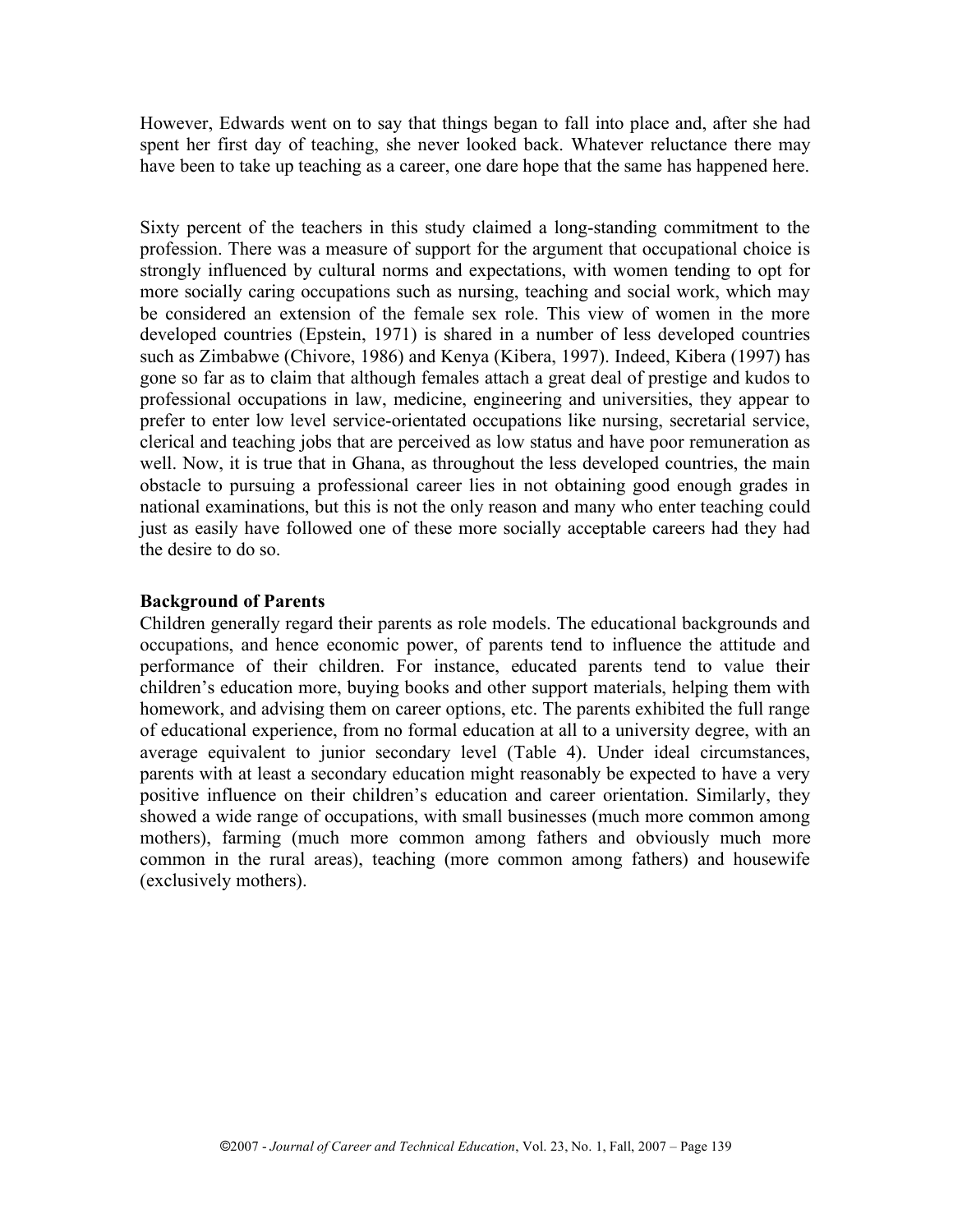## Table 2: Age and Qualification of Parents of Pupils

|                    | Number of Parents |    | Mean |                                         |  |
|--------------------|-------------------|----|------|-----------------------------------------|--|
| Location of School | Male              |    |      | Female Mean Age (yr) Level of Education |  |
| Rural              | 38                | 14 | 47.1 | 3.7                                     |  |
| Semi-urban         | 28                | 23 | 45.0 | 4.6                                     |  |
| Urban              | 41                | 24 | 43.7 | 5.1                                     |  |
| Total              | 107               | 61 | 45.2 | 4.2                                     |  |

Educational Level Codes: Illiterate = 1; Standard I – IV = 2; Standard V – VII = 3; Junior Secondary School = 4; Technical College = 5; Senior Secondary School = 6;  $CollectUniversity = 7$ 

### **Purpose of Education and Function of Schools**

Parents sent their children to school so that they might enjoy a better life than they themselves have had. They saw this best achieved through a formal academic education, firmly believing that good examination results would lead to more education, and in turn this leading to better jobs.

#### **Subjects and Activities Most Enjoyed by Pupils**

To get a balanced view of how the different groups might judge the present curriculum as a vehicle for preparing pupils for the world of work, it was decided to look first at what the pupils might like and what they might not, and later at the subjects and skills which they considered to be of most help when applying for jobs. Pupils named English, mathematics and science as the subjects they most enjoyed, because these subjects were interesting and enabled them to learn many of the generic skills useful when they left school and applied for jobs. English made them literate and improved their communication skills, mathematics gave them numeracy, and science helped them to gain skills useful in medicine, engineering, etc. Parents fully agreed. The teachers also picked English and science, essentially for the same reasons, but imagined that the pupils would also find social studies more enjoyable than mathematics. Actually, they did make mathematics their next choice (and for the same reasons as the pupils did) and so there was a fairly strong measure of all round agreement.

When it came to the activities pupils enjoyed, there was complete agreement over the choice of sports and games, quizzes and debates, and music and dance. Parents fully agreed with the pupils' choice, and teachers differed only in switching the order of the last two. Sports and games were obviously chosen for the health and fitness they promoted, but reasons for the other two are interesting. Quizzes and debates made them more literate and able to communicate with others, more aware of important issues (current affairs), and more able to 'think fast'. As one pupil remarked, 'we also learn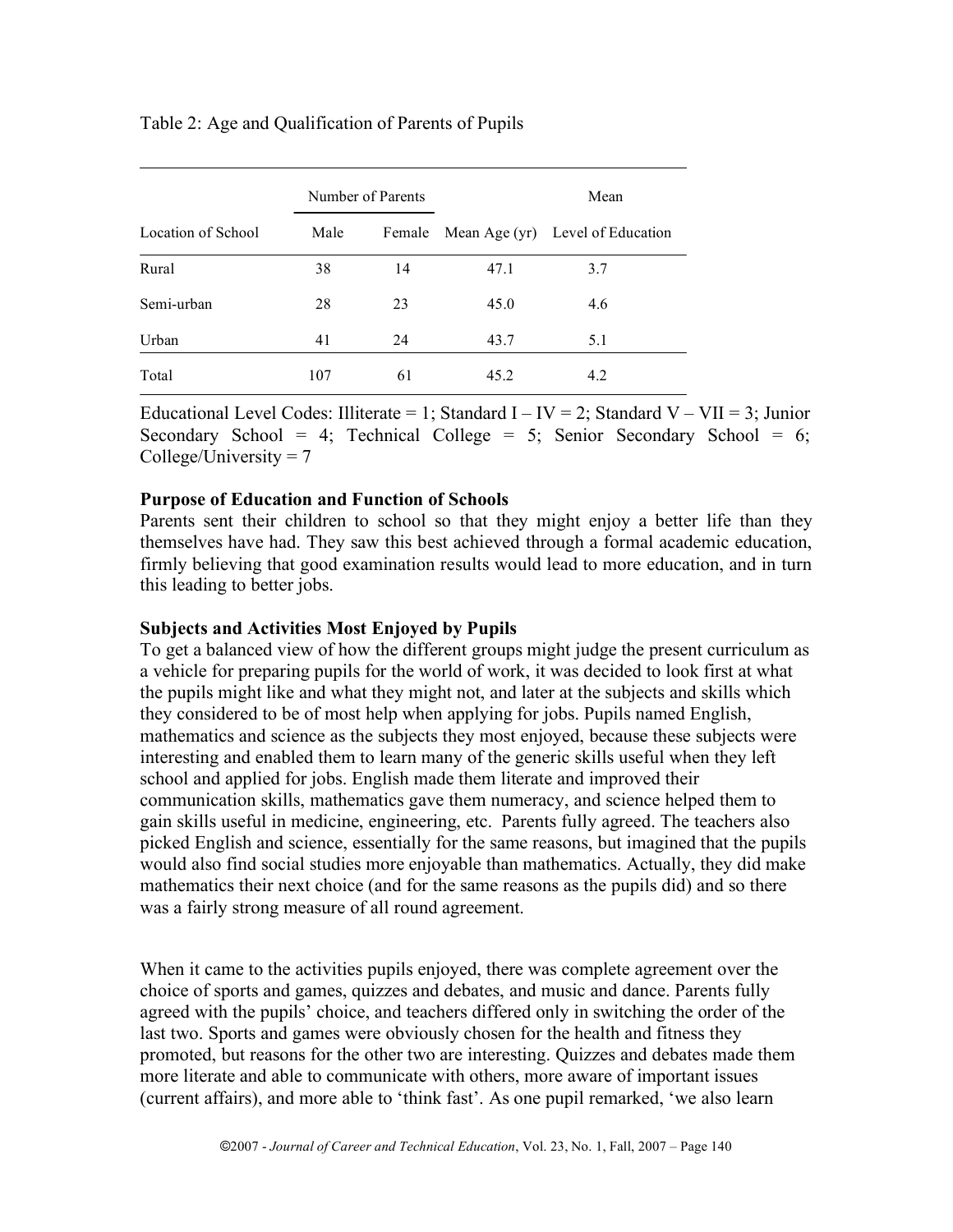something from others', emphasizing the capacity this activity had for sharing ideas with their peers and molding opinions not originating with the teachers. Certainly, these skills would serve them well when they applied for jobs. Many felt that music and dance made them more aware of their cultural background.

## **Subjects and Activities Least Enjoyed by Pupils**

It would not be exaggerating to say that the responses here have set some concerns. Parents confirmed the pupils' choice, naming pre-technical skills, pre-vocational skills and Ghanaian Languages in the same order. On the other hand, teachers named only one of these three subjects, pre-technical skills, picking mathematics and science instead of pre-vocational skills and Ghanaian Languages, although they placed Ghanaian Languages as the fourth least popular subject. It is obvious, therefore, that pre-technical skills and Ghanaian Languages have proved unpopular with the pupils, teachers and parents alike, and that pre-vocational skills were unpopular with the pupils and parents. It seems ironic at the very least, and not a little alarming, that the Ministry of Education should have seen fit to introduce into a full curriculum two subjects it has justified on the grounds that they would be instrumental in providing pupils with fundamental skills many of them would find useful when seeking employment, only to have them prove so unpopular. All three subjects proved unpopular because they were considered difficult, uninteresting, lacking job relevance, and suffering from a severe lack of trained teachers and resources. It is obvious that the feeling of difficulty and lack of interest can be explained by the inadequate circumstances in which the subject was taught, but it certainly comes as a surprise to see the unpopularity blamed on the lack of job relevance when this is one of the main *raisons d'être* for including them in the curriculum. It did not help that there was a distinct lack of trained teachers and resources to teach these subjects properly since, as pointed out already, there was only one teacher qualified in pre-technical skills and another in pre-vocational skills in the whole of the rural areas, and no female teachers qualified in pre-technical skills. Avalos (2000, 460) sums up this situation neatly as follows:

Educational reforms generally precede attention to teachers. Often reforms are decided, new curricula and textbooks are written, and teachers are merely informed of their contents and procedures through participation in a few in-service days.

Given this situation, it is merely surprising that these subjects were not characterized as even more unpopular and unhelpful.

Teachers previously named mathematics and science among the subjects they thought the pupils most enjoyed, yet here they have named them among the subjects least enjoyed. This should come as no surprise, for the expression 'one man's meat is another man's poison' applies just as much to subjects taught in school as it does to anything else. The bulk of opinion rests firmly at the most enjoyed and least enjoyed ends of the spectrum, with little in between. The successful teaching of these two subjects depends on more resources being available, be they teachers in the case of mathematics or material resources in the case of science. Since success in these subjects is a pre-requisite to academic progress and the pursuit of careers in, for example, medicine and engineering,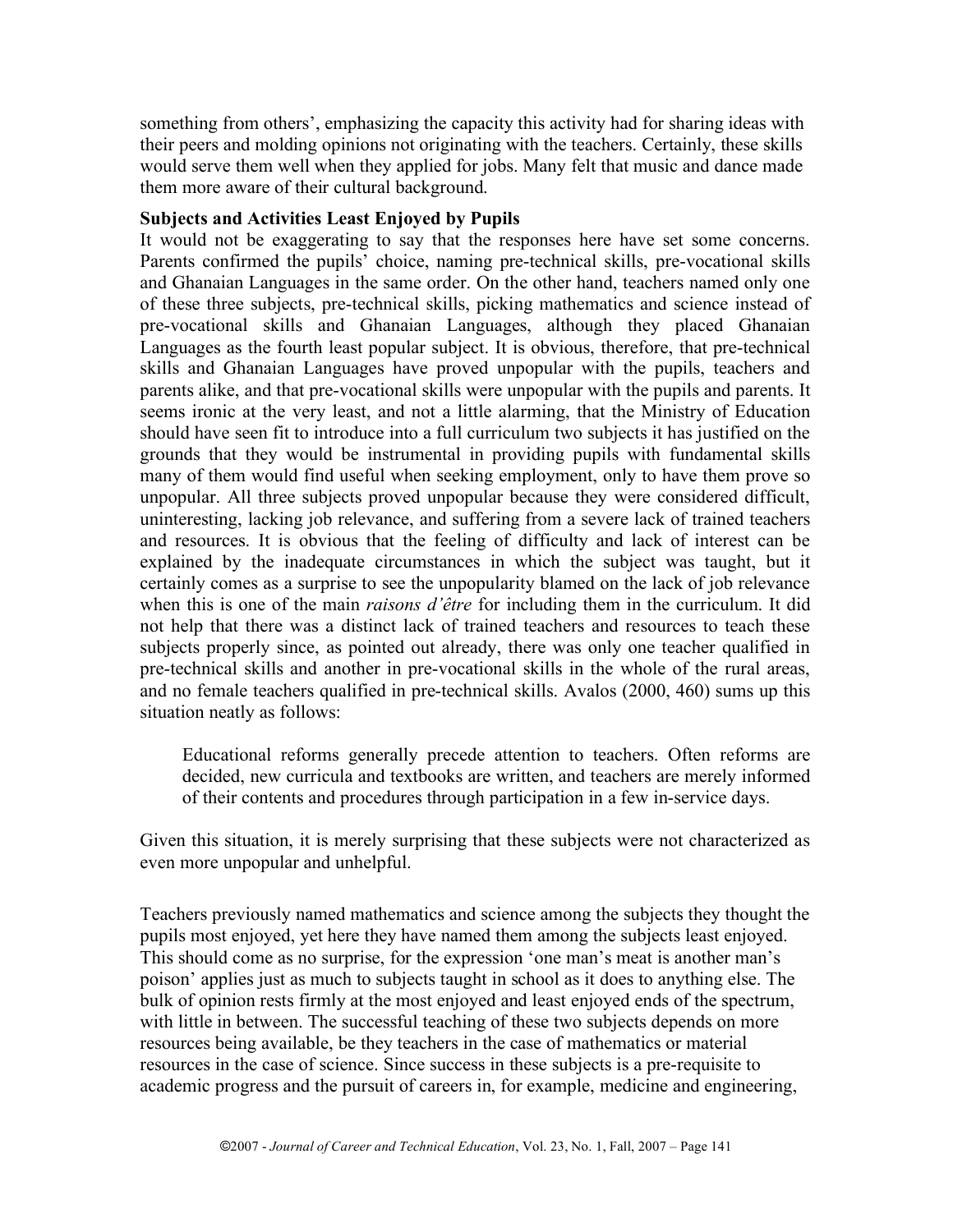the question of in-service training and the supply of resources needs to be addressed so that there is a considerable shift towards the positive end of the spectrum.

In a study of attitudes towards the teaching of science in Lesotho, Towse (1977) found that topics teachers thought pupils found difficult did not correlate very closely with those the pupils themselves found difficult. On the other hand, topics teachers thought pupils found difficult did correlate very closely with those they found difficult to teach. It is possible therefore, that some of the present negativity that teachers ascribe to science may arise out of the perceived difficulty of teachers in teaching it, particularly where schools lack the laboratories and resources needed to teach properly. Where differences exist between what pupils think and what others think they think, we should be careful not to dismiss pupils' opinions as automatically being of lesser value. There is some hope for the future. After all, the pupils rated science as one of their three most enjoyable subjects and with a greater input of training and resources it could**,** perhaps, become even more enjoyable and even more relevant.

Much of the problem with mathematics lies in the way it is taught, examinations focus attention on the drier aspects of the subject, aspects which may seem easier to teach but which the pupils invariably find dull. What better than to quote in full a recent letter to *The Independent* (Taylor, 2004):

The best way to improve maths teaching is not to teach it. Instead from primary school until, say, about age 14, pupils should be taught, or rather helped to acquire, logical, critical and creative-thinking skills. I remember from my own grammar school days how so few fellow pupils enjoyed maths. No teacher was able to say why, for instance, Algebra was important. So it was regarded as just one of those silly ordeals that teachers were there to plague us with. Maths is a thinking skill and needs to be set in that context, and more advanced maths related to more advanced thinking.

After about age 14 students should be able to appreciate the importance of mathematics and those with a liking for the subject should be able to study it as a discipline in its own right. Those who are not so inclined will nonetheless have acquired a range of essential life skills. Similarly, another writer (Povey, 2004) blames the crisis in science teaching on the rigidity of the curriculum and the attendant tests and examinations to which the pupils are all too frequently subjected. Although writing in and for the UK, his remarks have a much more universal ring about them:

Most teachers go into teaching wanting to inspire children – the national curriculum is so prescriptive and boring that this job is now far more difficult and the SATs make it more or less impossible for teachers to teach in an inspired way. As a result the numbers of children alienated from school is increasing. There is no room for imagination in SATs. These may seem little more than the cynical outbursts of two frustrated observers, but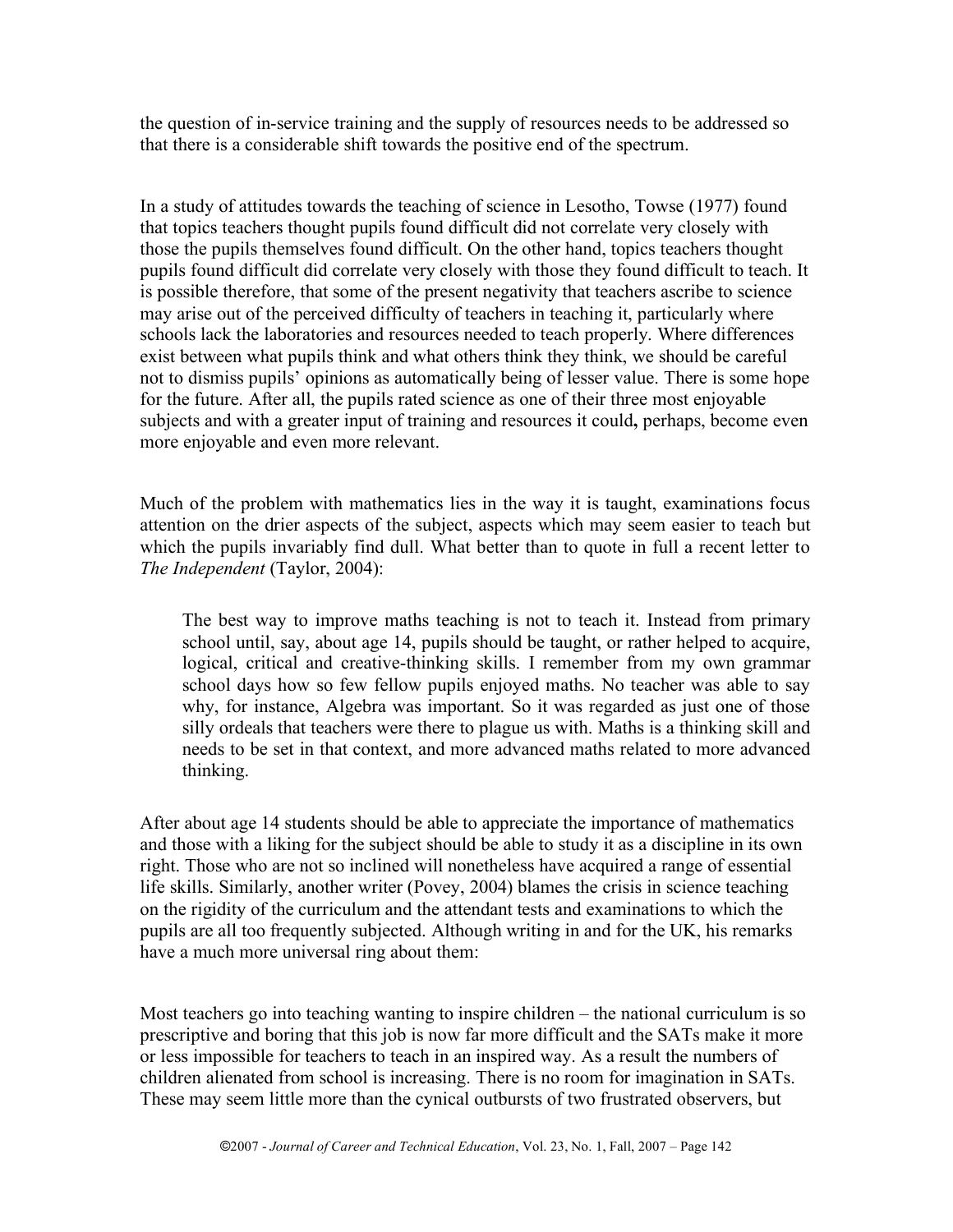there is far more truth than cynicism in their comments and they are merely echoing, albeit in perhaps stronger terms, what many others have been saying for years, educators and educated alike.

Many pupils admitted that they did not like sports and games, gardening or music and dance, even though others had previously given sports and games and music and dance as two of three activities they most enjoyed. In the case of sports and games, opinion was completely polarized; all of it at one or the other end of the spectrum, but with Music and Dance there was little polarization. Similarly, teachers thought pupils would least enjoy gardening, sports and games and practical work linked to Pre-vocational Skills, even though they had earlier referred to sports and games as the activity they thought pupils most enjoyed. Opinion was once more completely polarized.

### **Subjects Pupils Find Helpful in Getting Jobs**

Pupils considered science, mathematics and English the subjects that would best help them to get jobs, all primarily because of their capacity to develop the skills most in demand by potential employers, in particular the practical skills in science, numeracy in mathematics and literacy and communication skills in English. They also valued skills such as logical thinking, problem solving, creativity and original thinking, which these subjects nurtured. To re-iterate, science was chosen more by girls than boys, quite significantly in the case of rural and urban schools though not in the case of semi-urban ones. English was chosen more by boys than girls in the rural schools, more by girls than boys in the urban ones but more or less equally in the semi-urban ones.

English was acknowledged as fundamentally helpful in the search for jobs, being named by all groups. This was the only subject to receive such unanimous acclaim. The pupils were the only ones not to consider pre-technical skills helpful, but two of the other groups (teachers and parents) concurred in regarding science as helpful. The teachers and parents shared their optimism over pre-technical skills but not over pre-vocational skills. There is a very strong argument for involving the employers in the implementation of these subjects and having them advise on appropriate steps forward. If the Ministry of Education is right to include these subjects in the curriculum, there is an even stronger argument for determining how and why the lack of competent teachers and resources in these subjects has been tolerated.

As for the subjects considered to be the least helpful, the pupils selected Ghanaian languages, pre-technical skills and social studies, all three chosen for lack of relevance to the workplace and, although not entirely relevant in terms of applying for jobs, they were also thought to be difficult and lacking in interest. Both the teachers and parents agreed with the pupils over Ghanaian Languages, but only the teachers agreed over social studies. The teachers and parents added religious and moral education, and the parents added French. Again, the key to these choices lay in a lack of relevance to the workplace.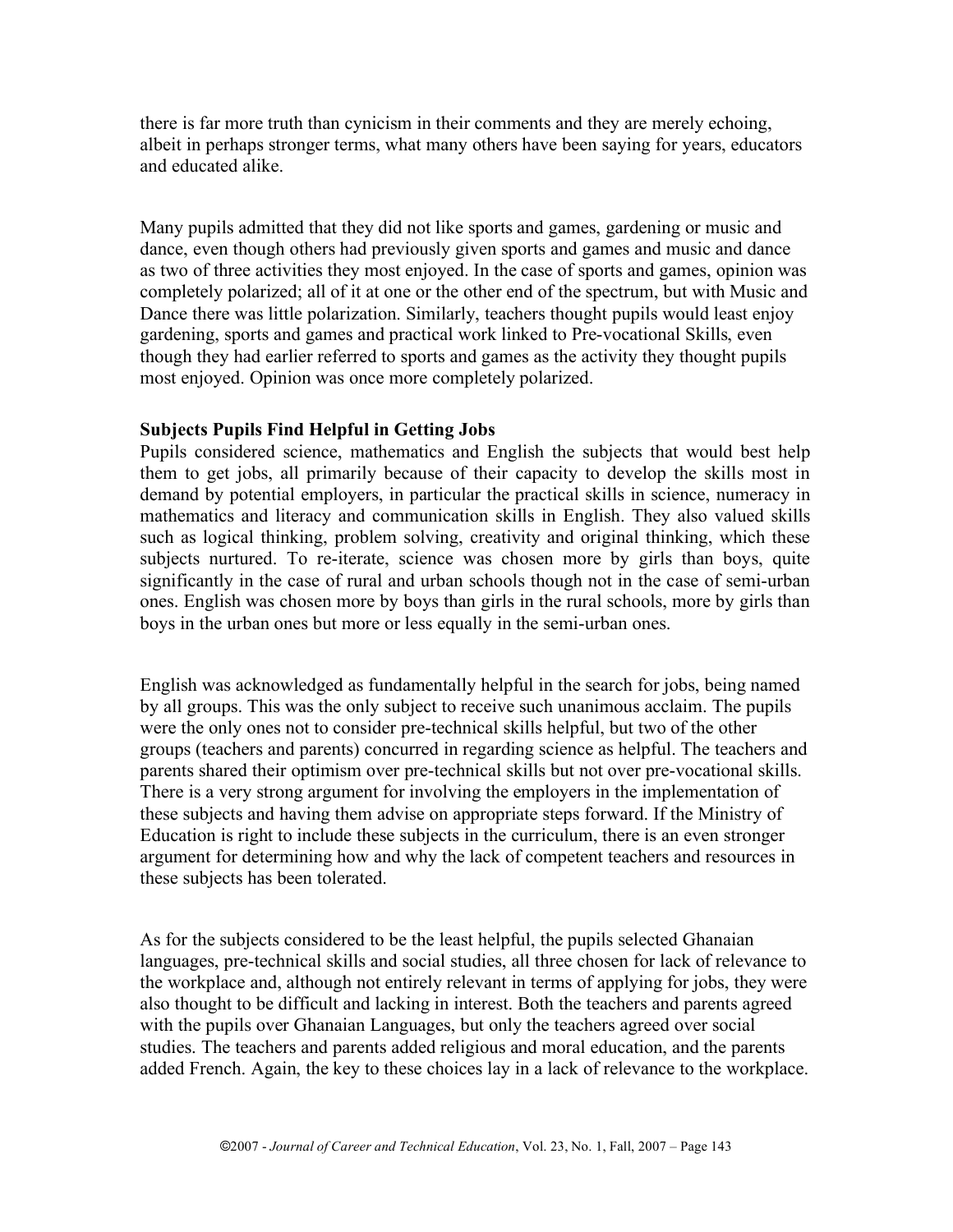In many ways, it was not so much the subjects but what was taught through those subjects which was important. In a survey conducted in the UK by Morton-Williams and Finch (1968), eighty-seven percent of school leavers considered that schools should teach pupils things that would help them get jobs, sentiments overwhelmingly supported by 89% of parents. In stark contrast, however, only 28% of headteachers and 47% of teachers considered that their role was to prepare pupils for paid employment.

#### **Skills Required for Future Careers**

Respondents were asked to judge how important sixteen generic attributes or skills were when it came to applying for jobs. These skills, largely personal and social skills, were rated higher by the adult groups than by the pupils which, perhaps, reflect a more contemplative approach by these other groups. There were only two skills which featured in the top six of each group's list, the ability to carry out instructions correctly and punctuality, though a number of others came close. Other skills considered important by the majority of the groups were the ability to carry out instructions correctly, honesty when dealing with other people and the ability to work effectively as part of a group. Relatively little attention was paid to the discussion of ideas by writing about them, understanding and presenting visual information and the ability to apply mathematics in the workplace.

The acquisition of these generic skills is critical at the junior secondary level, which is designed to be both terminal and continuing. Despite the fact that the majority of junior secondary pupils leave the formal education system at an early age, insufficient attention has been paid to the consequences of an early termination of their schooling and the requirements of the labor market. The current knowledge economy requires people with appropriate qualifications and skills to create a modern labor market. The country runs the risk of social exclusion for a high percentage of the school leavers at the junior secondary level if the appropriate skills are not taught. It is the belief of some scholars that it is through the moral climate of the school that such attitudes and values necessary to be a good worker are developed. It is suggested that these attributes should include punctuality, respect for authority, tolerance and regular attendance at place of work (Shipman, 1971).

The skills required for future careers were classified as cognitive, affective and psychomotor. Cognitive skills included computational skills, problem solving, communication skills, literacy, logical thinking, innovation, creativity, high IQ, academic competence and adaptability. Affective skills included humility, punctuality, selfdiscipline, moral integrity, interest, self-confidence, commitment, honesty and team work. Psychomotor or manual skills included practical skills, job-centered skills and typing. If these skills have not been practiced by the time they finish junior secondary school, many youngsters who finish their education at this stage will face a somewhat uncertain future.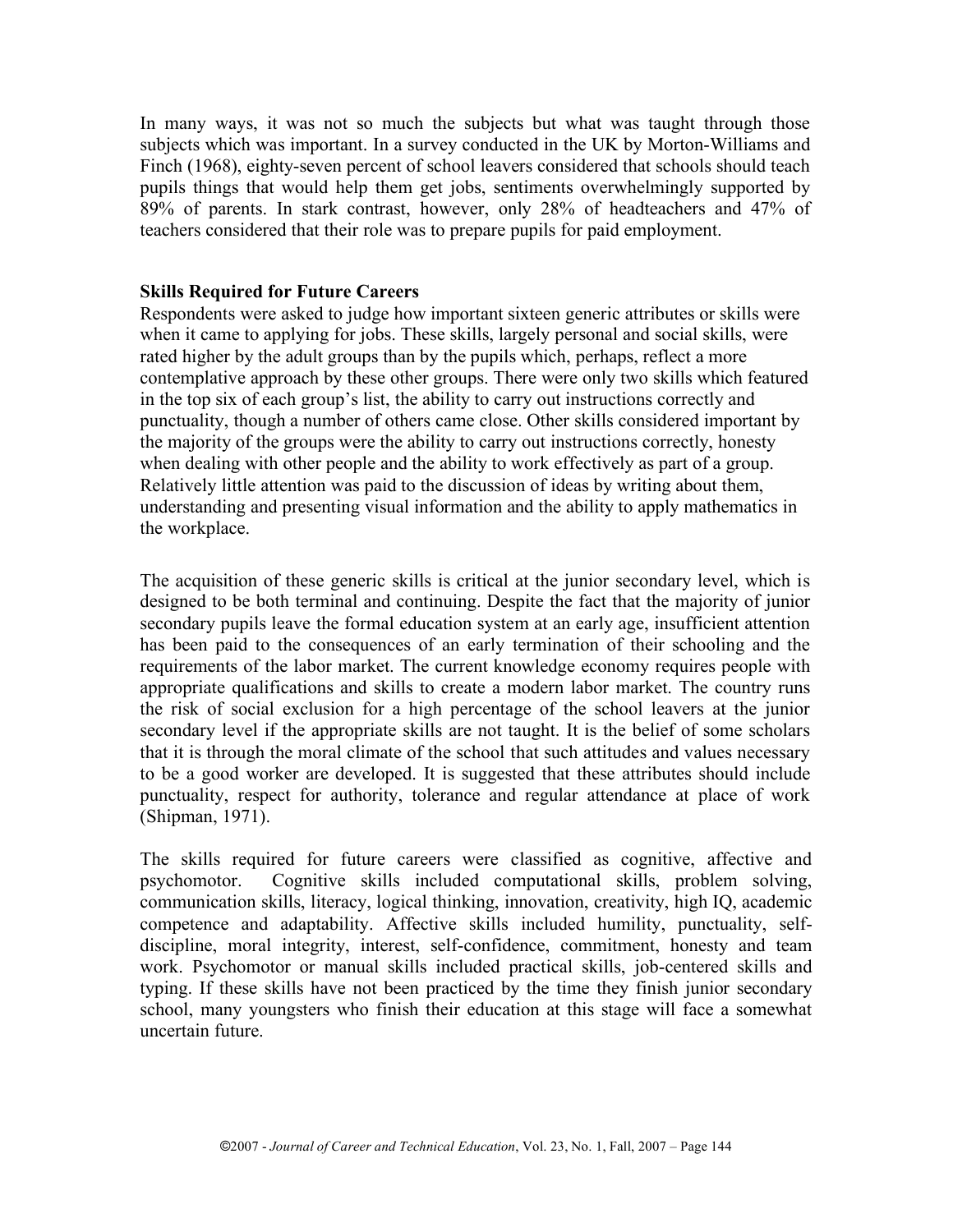#### **Income Generating Work by Pupils**

The pupils reported that there were as many of them engaged in part-time work as not. However, the parents reported matters somewhat differently, with a greater number reporting that their children were not doing any part-time work after school. It is possible that at least some of the parents were not aware of what their children were doing, however some parents who knew their children were working may not admit it because they did not want to be counted among parents who involve their children in commercial ventures or that some were working at home or on the farm for 'pocket money', which they felt did not count. The numbers of pupils working were highest in the rural areas.

Surprisingly, for a country heavily dependent on agriculture, very few pupils were working part-time in farming, particularly girls. In fact, most were engaged in trading, which basically meant wandering around the streets or waiting at road junctions and traffic lights to sell a variety of easily transported goods such as newspapers, sweets, fruits and water to pedestrians or passing motorists. Competition is fierce and the profit margin small, but there is a fairly ready market for such items. Production work included simple carpentry, the production of charcoal, basket weaving, brewing *pito* (home brewed beer) and making *kenkey* (a staple food). Service activity included hairdressing, simple car mechanics, shining shoes, weeding and tailoring.

Most of this work arose out of the efforts of the parents or the pupils. Given the nature of these activities, it was not surprising that the majority of them were working for their parents or for themselves. Their parents confirmed this but indicated more emphatically that most pupils worked for themselves. The motive for taking on this work was purely financial. Only a few conceded that their reason was to acquire work skills or orientation towards possible future employment. Parents agreed with the pupils that half of them worked an average of an hour a day after school and on weekends, and another third up to two hours a day. Some even worked early in the morning before school started.

Rural pupils readily admitted that this work affected their work at school significantly, while for the urban pupils the effect was less marked. For semi-urban pupils even less marked. Girls in the rural areas seemed to be more affected than boys. Neither of these findings should come as too much of a surprise in view of the longer hours that quite a number of rural pupils, particularly girls, work. Both the urban and semi-urban groups said that they still had enough time for their school work. The parents generally agreed with this, though most failed to explain why. They did, however, clearly suggest that the pupils were not likely to do as well in Mathematics, English and Science.

Ghanaian pupils show consistency with pupils in the US who were older but similarly working towards important examinations. Stern and Briggs (2001) reported that seniors who limited their hours of work had higher grade point averages than those who worked more than 20 hours per week and those who did not work at all. Similarly, the majority of pupils in the UK worked between six and 15 hours per week and that only a quarter worked more than 15 hours per week. Of greater concern than the actual number of hours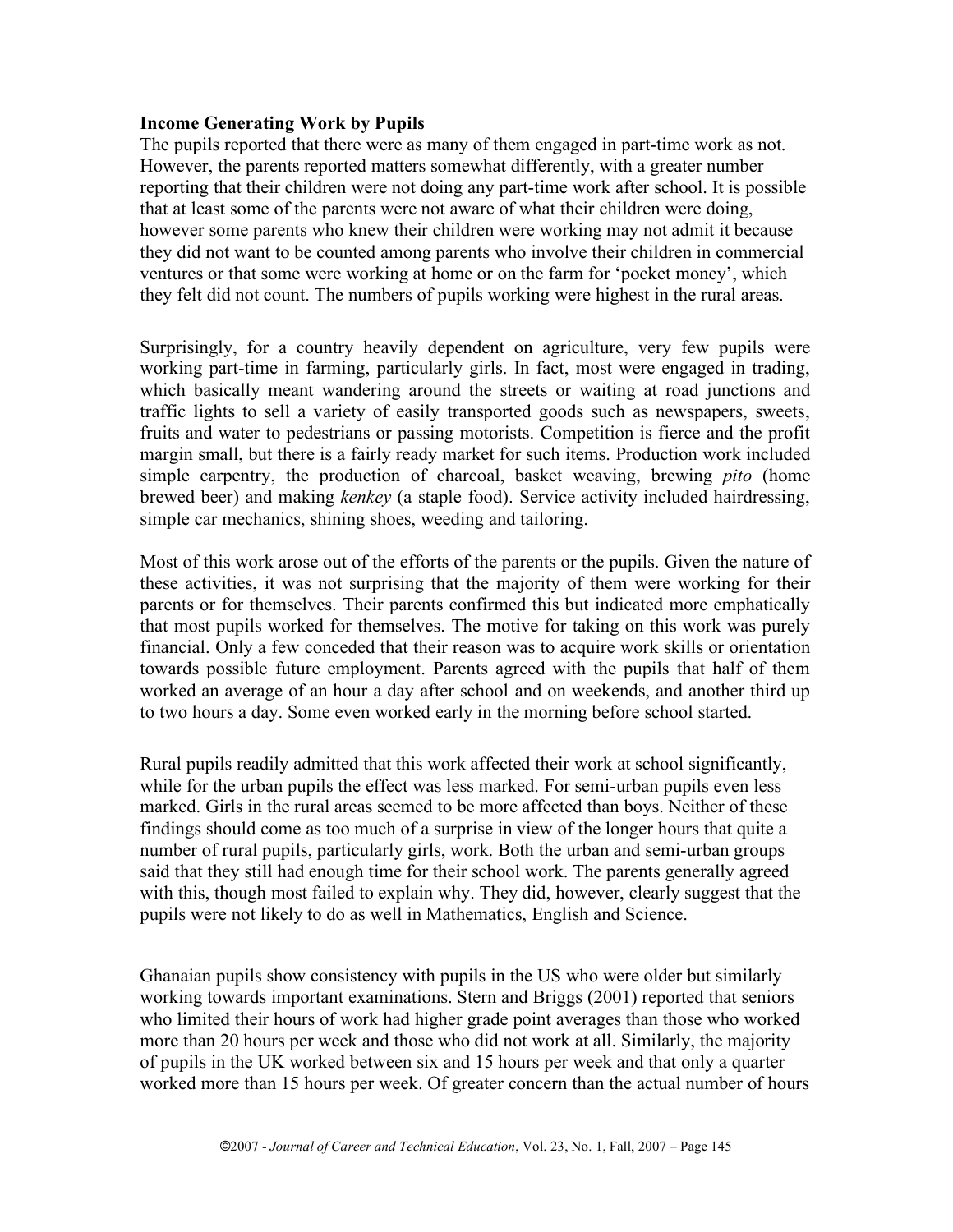worked was when the work was undertaken. Undertaking paid employment during the week is more disruptive than working on the weekend (Hodgson and Spours, 2001).

### **Income Generating Work by Teachers**

Research suggests that teachers act as role models for many of their pupils (Ndunguru, 1976; Entwistle and Duckworth, 1977), and so they have to take their responsibilities extremely seriously. For instance, although teachers are expected to be punctual to class and well prepared, they may well fall short of this expectation. As one pupil remarked in an interview, 'The teacher does not attend lessons even when he is around and pupils go to invite him to class.' They have to give as much attention as they can to their work, both in the preparation and in the execution. It is therefore reassuring that less than a third of the teachers had a second job, or at least admitted to having one.

Teachers had obtained this work largely through their own efforts and were working mainly for themselves. The work was usually in farming or part-time tutoring, with only a few engaged in other activities. No one was doing it for purely altruistic reasons and, indeed, everyone who responded stated clearly that they were doing it because their monthly income was too small. This is not the place to argue teachers' salaries. Suffice to say that to many teachers low pay is synonymous with low status. Since teacher status is closely related to public expectations, it is important that teachers should not be undervalued. It has been recommended (UNESCO, 1998) that teachers' status should be commensurate with the needs of education as assessed in the light of educational aims and objectives. It should be recognized that the proper status of teachers and due public regard for the profession of teaching are of major importance for the full realization of these aims and objectives.

The vast majority of these teachers were working the equivalent of up to an hour and a half a day, either after school or at the weekends, but they claimed to turn this work to their advantage in their teaching. In addition to the useful examples which made their lessons more interesting and relevant, it gave them insights into the problems, both academic and personal, which many of their pupils faced. As most of the extra work was in farming, part-time tutoring and trading, the experience gained was used to most advantage in subjects such as agricultural science, science and pre-technical skills. So far the advantages of this extra work appeared to outweigh the disadvantages, but if the time spent on it were to increase this would be at the expense of the attention they could give to their teaching and they could well end up failing to meet the educational aims and objectives referred to above.

### **Career Information and Guidance**

A career in medicine was the most popular choice among pupils, but not necessarily as a doctor. A number opted for pharmacy, and girls were more inclined towards nursing. It might initially have seemed surprising that pupils, whether boys or girls, rural, urban or semi-urban, regarded self-employment so highly, particularly as traders. Teaching was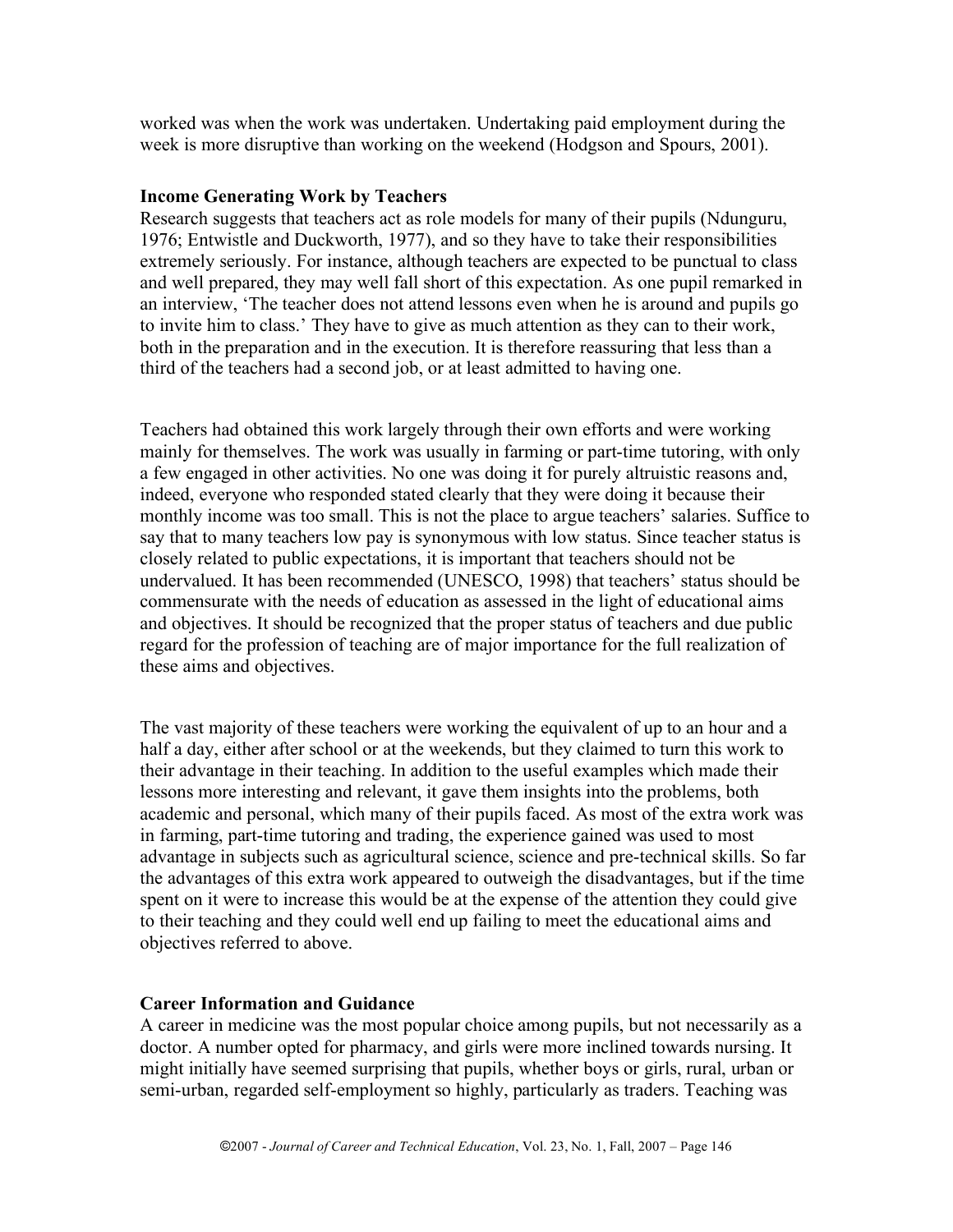the next most popular choice, less so among the semi-urban pupils, with financial services, engineering, farming and administration or management also drawing some interest. Rather more girls than boys chose medicine, teaching, self-employment, accountancy and journalism, while more boys than girls chose farming and engineering. There was a remarkable measure of agreement from their parents, except perhaps for farming. Parents who themselves are farmers, particularly if they are operating at the subsistence level, see the hardships in their lives and automatically want something better for their children. Francis (2002) reports that in the more developed countries, girls' choices have changed since the 1980s, and that they now see their chosen occupations as reflecting their identity. That many girls chose professional jobs and those requiring high qualifications indicate that girls view these future occupations as careers rather than viewing paid work as a stop-gap before marriage.

Things may not have reached that stage yet in Ghana but they would appear to be moving in the same direction. Market trading continues to be the most important source of employment for the majority of urban women in Ghana. In 1991 for instance, the World Bank estimated that of the 82.72% of urban workers in the non-formal sector in Ghana, 58.73% were female traders (Dunne and King, 2003). In the past, many attributed this concentration of women in market trading to a lack of education and skills but many of these women are above average in both. However, the shrinking public formal sector, resulting from Structural Adjustment Programmes similarly demands a rethink of the connection between education and occupation (Dunne and King, 2003). Nonetheless, a number of girls were interested in professional careers and it is hoped that their aspirations will not be dampened by teachers trying to steer them into more stereotypical occupations.

The school has an important role to play in preparing pupils for continued secondary education, paid employment, self-employment and life in the community, as clearly set out by the Ministry of Education in the objectives for its junior secondary curriculum. Perhaps uniquely, there was total agreement among pupils, teachers and parents over the relative emphasis schools placed on the preparation for further secondary education, with its focus on academic knowledge and the pursuit of success in the national examinations. That is the school placed little emphasis on citizenship and the development of a responsible attitude to life in the community at the local, regional or national level, employment opportunities in the informal sector including self-employment but emphasized on employment in the formal sector with its implied emphasis on white collar jobs.

Career guidance took place primarily through personal recommendation, talks, interviews and visits to businesses. Hand-outs were rarely, if ever, used. Inevitably, the provision of guidance was at its lowest in the rural areas, where the absence of businesses and industries rendered that aspect of career guidance difficult to implement but even in the urban schools it was still quite modest. The picture was hardly encouraging and obviously there is much to be done to raise the standard of all forms of career guidance to an acceptable level. The teachers and parents tended to paint a similar picture in terms of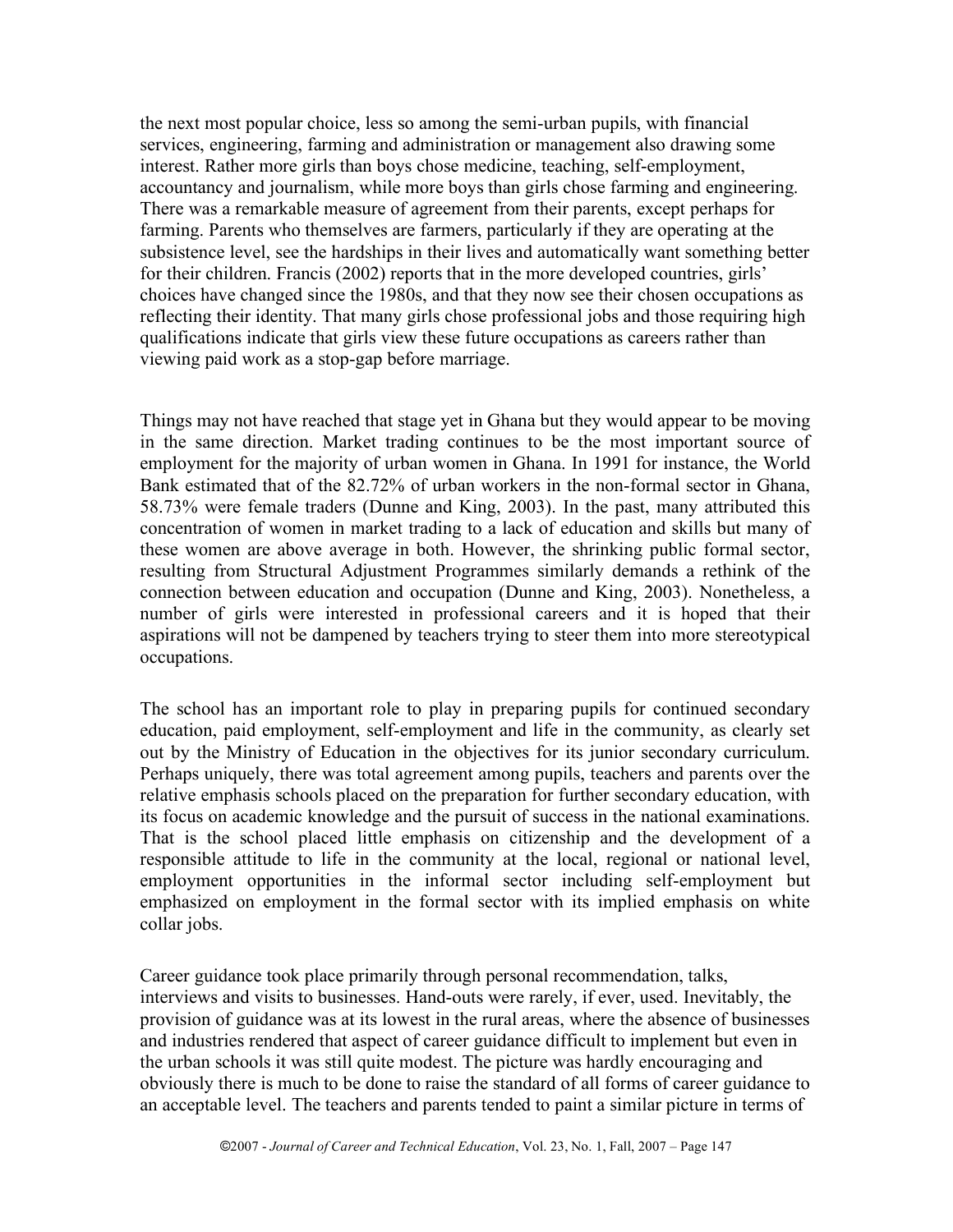the relative importance of the different forms of career guidance although, inevitably, the teachers rated their schools' input higher than the parents and higher than the pupils.

There was very little reference to general talks and lectures, so one can only hope that whatever guidance was offered it was aimed personally at specific individuals. There was little evidence of pupils receiving advice on which subjects they should study in order to pursue their chosen careers. There was an almost unanimous call for improvement in the guidance and counseling offered to pupils, but few made substantive suggestions as to how this might be done. Of those who did, the feeling was that guidance and counseling sessions should be more thorough, frequent and include discussion of better informed pupil choices. Moreover, there had to be in-service seminars and workshops to train the teachers to implement such guidance more effectively.

Over half of the pupils believed that their teachers could have prepared them better for the transition to work, essentially through closer links between schools and businesses. Only a few called for an improvement in the teaching in schools. By a large majority, of more than six to one, all other groups agreed with the pupils that the educational system could have prepared them more thoroughly for the workplace. Thus, all the stakeholders in education were in agreement, strongly suggesting they should all be involved in the process of curriculum development and in at least some aspects of how the teaching and learning is organized in schools, practices that currently involve only teachers and, to some extent, teacher trainers. There is still a strong need to involve parents, administrators and employers.

### **Influence of Various Factors on Pupils' Choice of Careers**

Of those pupils in part-time work, about a quarter admitted that this work had influenced their choice of career, partly because it appeared closely related to their career aspirations, partly because they had developed through it a strong interest in a career, and partly because they had developed job skills which would prove relevant later. In fewer cases, this work had prepared them for self-employment. However, the majority of pupils were adamant that it had not influenced their decision on careers because the two forms of work were unrelated. It seemed, therefore, that part-time work did not have much impact on the pupils' knowledge of jobs.

The biggest influence on pupils' knowledge of careers was the schools, followed by parents, television, siblings and other relatives. The least influential of the named factors was visits to the school by employers, visits to local businesses and their own part-time work. The schools represented not only the choice of the pupils themselves, but also of the other groups. There was broad agreement at the other end as well, with visits to local businesses, visits to schools by local employers and the pupils' part-time work proving least influential with most groups. Whereas visits to and from businesses had taken place in some urban schools, and to some extent in semi-urban ones as well, the same certainly could not be said for many schools in the rural areas.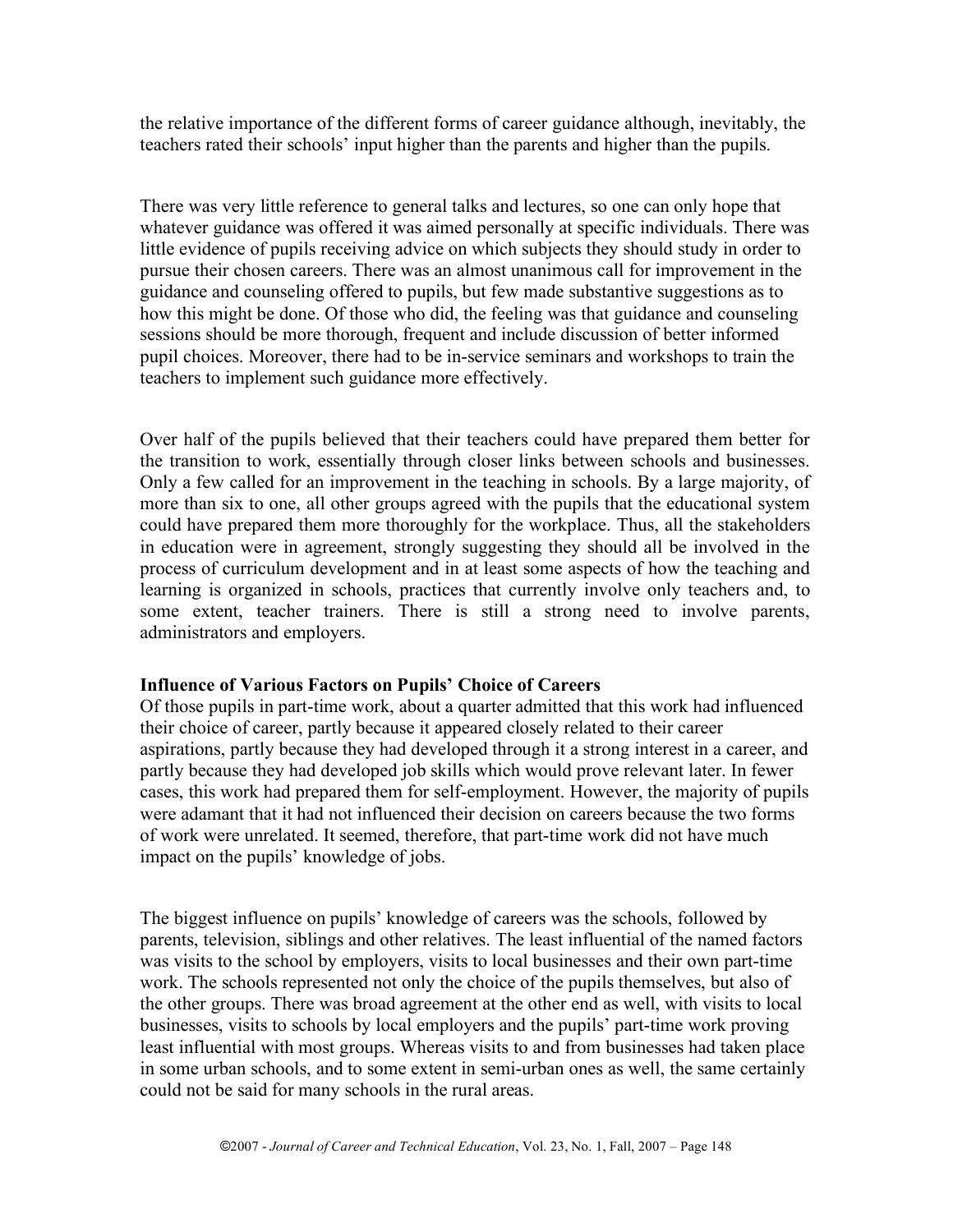Teachers have the capacity to directly influence their pupils' choice of careers. The achievements and attitudes of pupils have been shown to be related to the characteristics and achievements of their teachers (Lawrenz, 1975; World Bank, 1995). The influence of the school depends on the formal interactions and communication which take place between teachers and pupils in the classroom whereas television and radio act through the informal interactions pupils have with these media. The influence of parents and siblings is through both formal and informal means.

Nearly half of the parents regarded their own occupations as having little or no influence on their children's choice of careers. Many did not anticipate their children 'following in their footsteps' because the children saw these jobs as narrow and lacking in interest. Far fewer suggested that their occupation might have influenced their children's choice of careers, but when this happened nearly half of them claimed their children were interested in their jobs, some children had generic skills useful in such jobs, and a few had job skills relevant to those jobs.

## **Possible Introduction of a Work Experience Program**

By a relatively small margin, the pupils favored the introduction of a work experience program towards the end of junior secondary school, thinking that this would lead to the acquisition of more knowledge and experience of work. Although it was really something of a *nonsequitur*, a few thought this might be a way for the pupils to earn some money. Many of those opposed to the idea simply considered it either a waste of time or inappropriate as they were too young. This seemed particularly surprising since many of them would have been in their final year of school and would very shortly be seeking employment anyway.

The other groups completely agreed with the pupils that there should be the opportunity to gain experience of the workplace before leaving school and were, if anything, more positive about it. Overall, the adults were much in favor, the strongest support being from the parents.

In advocating closer links between the worlds of school and work, Miller (1993, 2) offers three aspects of the education-business link: education for business, which seeks to improve the transition of young people from school to adult and working life by raising standards in careers education and guidance, education about business, which seeks to improve young people's economic and industrial understanding, and education through business, which seeks to raise standards across the whole curriculum by providing a resource, context and/or environment in order to improve the motivation and attainment of young people. However, the value of education-business activities is often judged by politicians, administrators, teachers, students and others in terms of education for business, rather than through or about business. This convergent rather than divergent view highlights a perception of education-business links that too often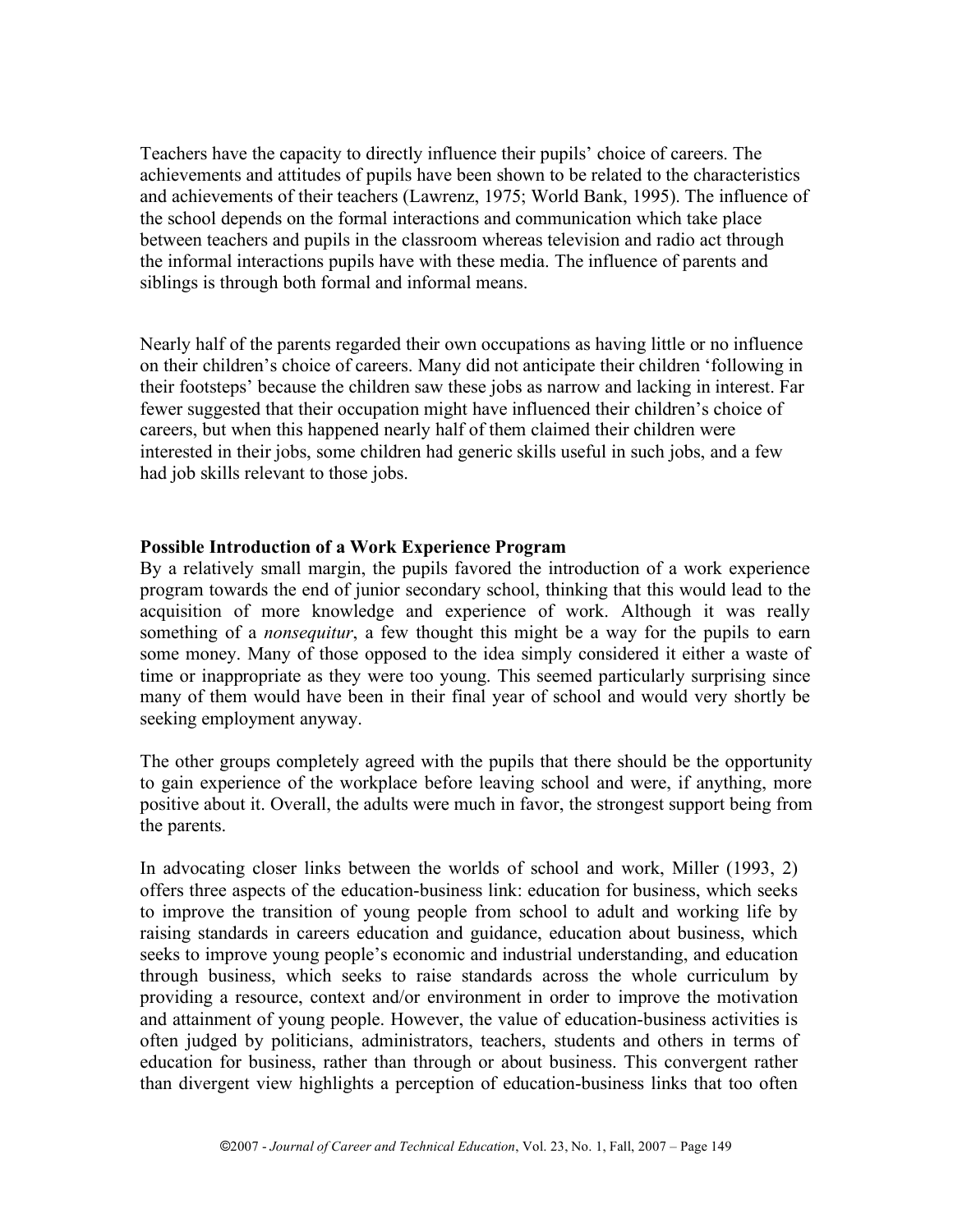means, especially in less developed countries, vocational education rather than the use of workplaces as sites for learning.

It is obvious that education-business partnership activities provide pupils with an excellent opportunity to develop these skills, but it is equally obvious that we must first ensure that the teachers have the right knowledge, skills, attitudes and values to become what Poppleton and Riseborough (1990, 117) call 'extended professionals', vocationally committed teachers whose open-ended contributions set teaching and learning in schools in as wide and relevant a context as possible.

#### **CONCLUSION**

The JSS curriculum sought to prepare pupils to enter into the world of work by linking the school curriculum to employment. For the school to be successful in this endeavor, subjects such as pre-technical skills and Ghanaian Languages taught at this level should be made relevant and interesting to the pupils. Another factor that needs to be considered is the recruitment of competent teachers capable of relating what they teach to the job market. What is taught and how it is taught can have great influence on the interest and perception of learners.

#### **REFERENCES**

- Anamuah-Mensah, J. and Towse, P. (1995): Bringing industry into the science classroom - problems, concerns and prospects associated with a paradigm shift, in van Trommel, J. (ed.), *Science and technology education in a demanding society* (Proceedings of the 7th IOSTE Symposium), Enschede (Netherlands): National Institute for Curriculum Development, Part 4, pp. 165-180.
- ASE (1991): *Only a teacher…?* Hatfield: Association for Science Education/British Association for the Advancement of Science/Royal Society.
- Chivore, B.R.S. (1971): Form IV pupils' perceptions and attitudes towards the teaching profession in Zimbabwe, *Comparative Education*, 22(3): 233 - 253.
- Dunne, M. and King, R. (2003): Outside theory: an exploration of the links between education and work for Ghanaian market traders, *Journal of Education and Work*,  $16(1)$ : 27 - 44.
- Entwistle, N.J. and Duckworth, D (1977): Choice of science courses in secondary school: trends and explanations, *Studies in Science Education*, 4: 63 - 82.
- Epstein, C.F. (1971) *Woman's place: opinions and limits in professional careers*, Berkeley: University of California Press.
- Francis, B. (2002): Is the future really female? The impact and implications of gender for 14 – 16 year olds' career choices, *Journal of Education and Work*, 15(1): 75 - 88.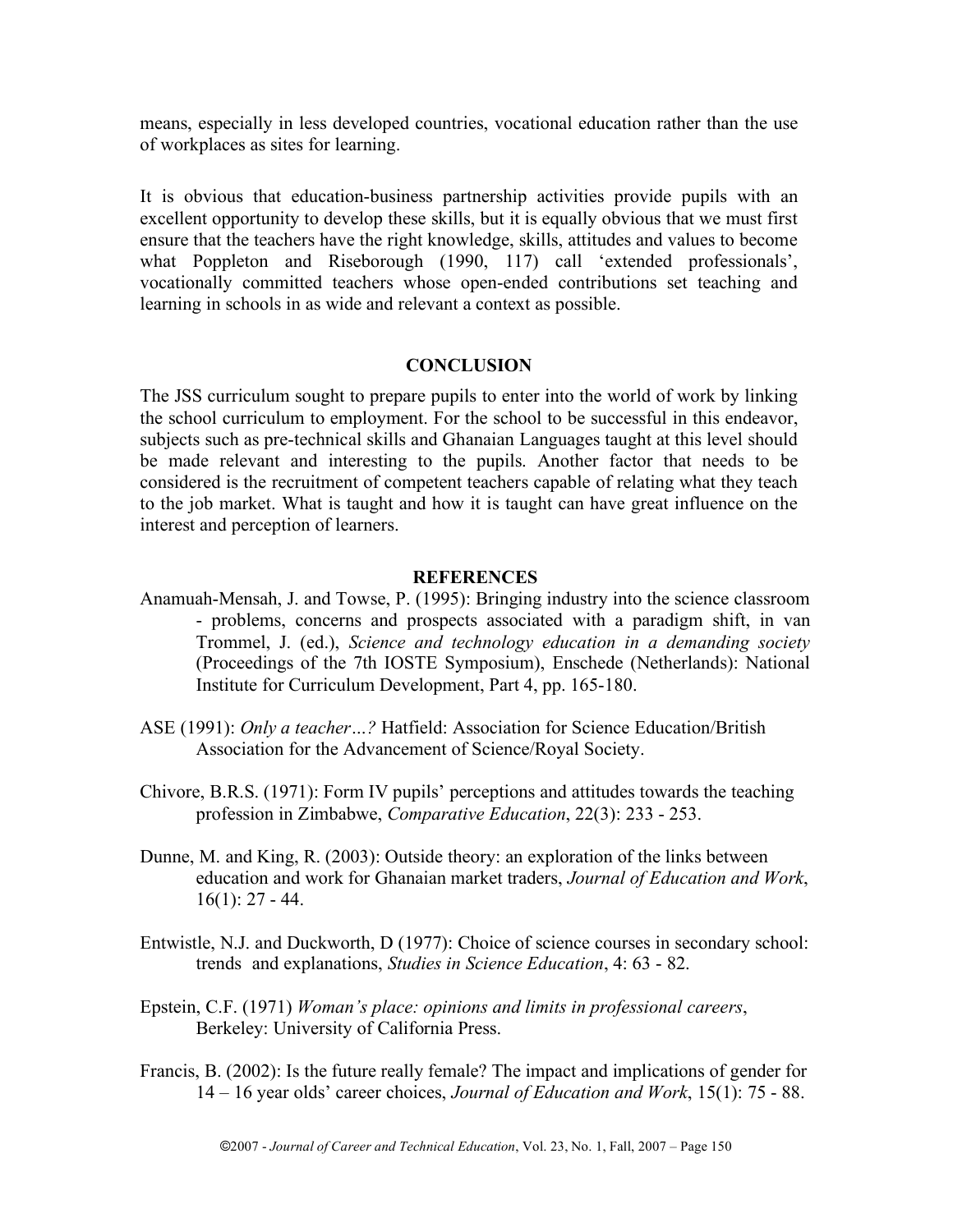- Hodgson, A. and Spours, K. (2001): Part-time work and full-time education in the UK: The emergence of a curriculum and policy issue, *Journal of Education and Work*, *14*(3): 373 - 388.
- Jenkins, E.W. (1999): A profession no one wants to join?, *Science Teacher Education*,  $25: 3 - 4.$
- Kibera, L.W. (1997): Gender and occupation prestige in Kenya, *Papers in Education and Development*, (journal of the Faculty of Education, University of Dar es Salaam), 18: 97 – 107.
- Lawrenz, F.P. (1975): The relationship between science teacher characteristics and student achievement and attitude, *Journal of Research in Science Teaching*, 12(4): 433 - 437.
- Miller, A. (1993): Building Effective School-Business links, London. Department of Education.
- Molteno, M., Ogadhoh, K., Cain, E. and Crumpton, B. (eds.) (1999): *Towards responsive schools: supporting better schooling for disadvantaged children (Case studies from Save the Children)*, London: DFID Education Paper 38.
- Molteno, M., Ogadhoh, K., Cain, E. and Crumpton, B (eds.) (2001): *id21 education: communicating development research*, http://www.id21.
- Morton-Williams, R. and Finch, S. (1978): *Young school leavers* (Schools Council Enquiry 1), London: HMSO.
- Muskin, J.A. (1997): Becoming an independent entrepreneur in the formal sector of northern Cote d'Ivoire: what role can primary schooling play? *International Journal of Educational Development*, 17: 265 – 283.
- Ndunguru, S. (1976): *Educational essays for teachers*, Arusha: East African Publications Limited.
- Noah, H.J. and Eckstein, M.A. (1988): Business and industry involvement with education in Britain, France and Germany. In: Lauglo, J. and Lillis, K. (eds), *Vocationalising education: an international perspective*, Oxford: Pergamon Press, pp. 45 - 68.
- Poppleton, P. and Riseborough, G. (1990): 'Teaching in the mid-1980s: the centrality of work in secondary teachers' lives', *British Educational Research Journal*, *16*(2), 105 - 124.
- Povey, M. (2004): Science in crisis, *The Independent, Education Supplement*, 12 February, p. 2.